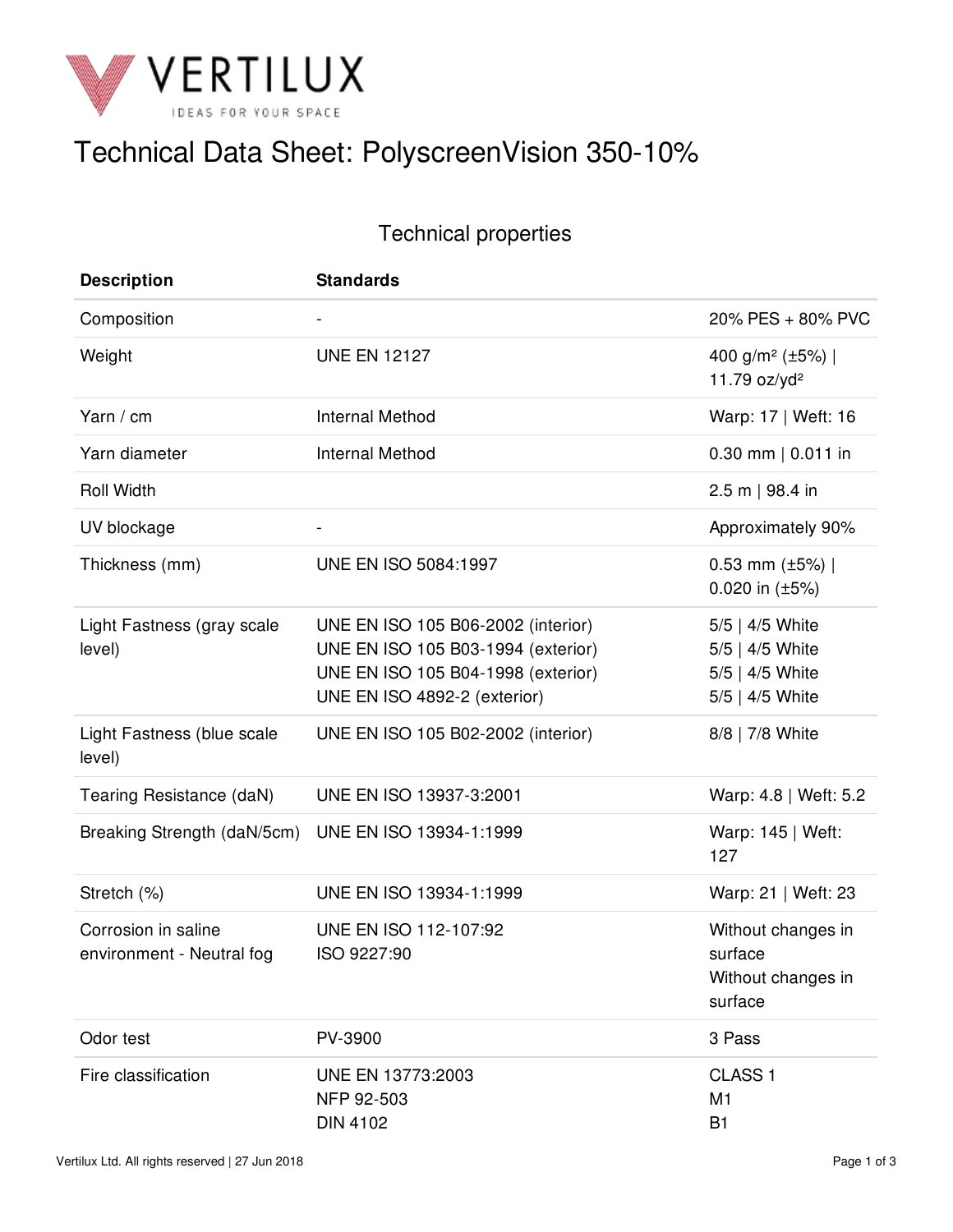

|                               | CAN/UCL-S109-03/td>                                                     | Pass                               |
|-------------------------------|-------------------------------------------------------------------------|------------------------------------|
| Wheelmark                     | IMO Resolution MSC.307 (88) - (2010 FTP Code)<br>and IMO MSC/Circ. 1102 | Pass                               |
| Noise Reduction               |                                                                         | Yes                                |
| Printable                     | $\,$                                                                    | Yes                                |
| <b>Antibacterial Activity</b> | ASTM 2108-01 and ASTM G21-09                                            | Microorganism<br>Growth Inhibition |



#### Cleaning and maintenance

| Wipe | Vacuum | No wring |  |
|------|--------|----------|--|
|      |        |          |  |
|      |        |          |  |

- 1. Wipe gently with a wet sponge.
- 2. Vacuum clean for regular maintenance.
- 3. Hand wash with lukewarm water and mild detergent solution.
- 4. Do not wring dry.
- 5. Do not bleach.
- 6. Do not dry clean nor use steam cleaning.

## Optical properties

|                       |          |           |          | gTot<br><b>Internal</b><br><b>Grazing C</b> |             | gTot<br><b>Internal</b><br><b>Grazing D</b> |                | Glare<br>Control | <b>Night</b><br><b>Privacy</b> | <b>Visual</b><br><b>Contact</b> | Daylight<br><b>Utilisation</b> |
|-----------------------|----------|-----------|----------|---------------------------------------------|-------------|---------------------------------------------|----------------|------------------|--------------------------------|---------------------------------|--------------------------------|
| Color                 | $Ts(\%)$ | $Rs(\% )$ | $As(\%)$ | gTot                                        | Class       | gTot                                        | Class          | Class            | Class                          | Class                           | Class                          |
| <b>Bronze</b>         | 11       | 7         | 82       | 0.49                                        | 1           | 0.28                                        | $\overline{c}$ | $\mathbf 0$      | 1                              | $\overline{4}$                  | $\overline{2}$                 |
| <b>Bronze</b><br>Grey | 11       | 7         | 82       | 0.49                                        | 1           | 0.28                                        | $\overline{2}$ | 1                |                                | 3                               | $\overline{2}$                 |
| Ebony                 | 11       | 3         | 86       | 0.50                                        | $\mathbf 0$ | 0.28                                        | $\overline{c}$ | $\mathbf 0$      | $\mathbf 0$                    | $\overline{4}$                  | $\overline{2}$                 |
| Linen                 | 28       | 52        | 20       | 0.37                                        | 1           | 0.25                                        | $\overline{c}$ | $\mathbf 0$      |                                | $\overline{2}$                  | $\overline{2}$                 |
| Orange                | 22       | 40        | 38       | 0.40                                        | 1           | 0.25                                        | $\overline{2}$ | $\mathbf 0$      | 1                              | $\overline{2}$                  | 2                              |

Vertilux Ltd. All rights reserved | 27 Jun 2018 Page 2 of 3